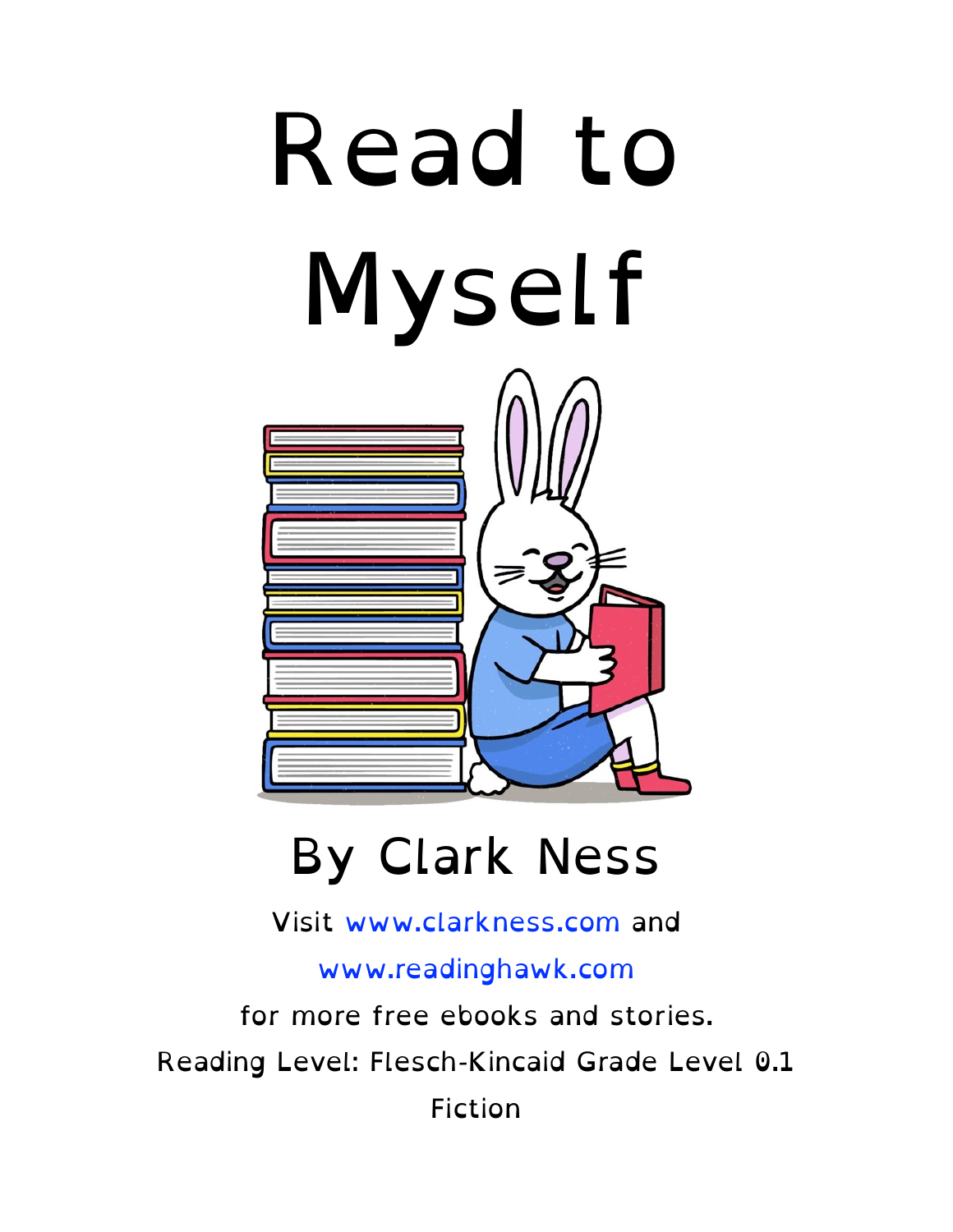

### "I like to read to myself. It is fun," said the rabbit.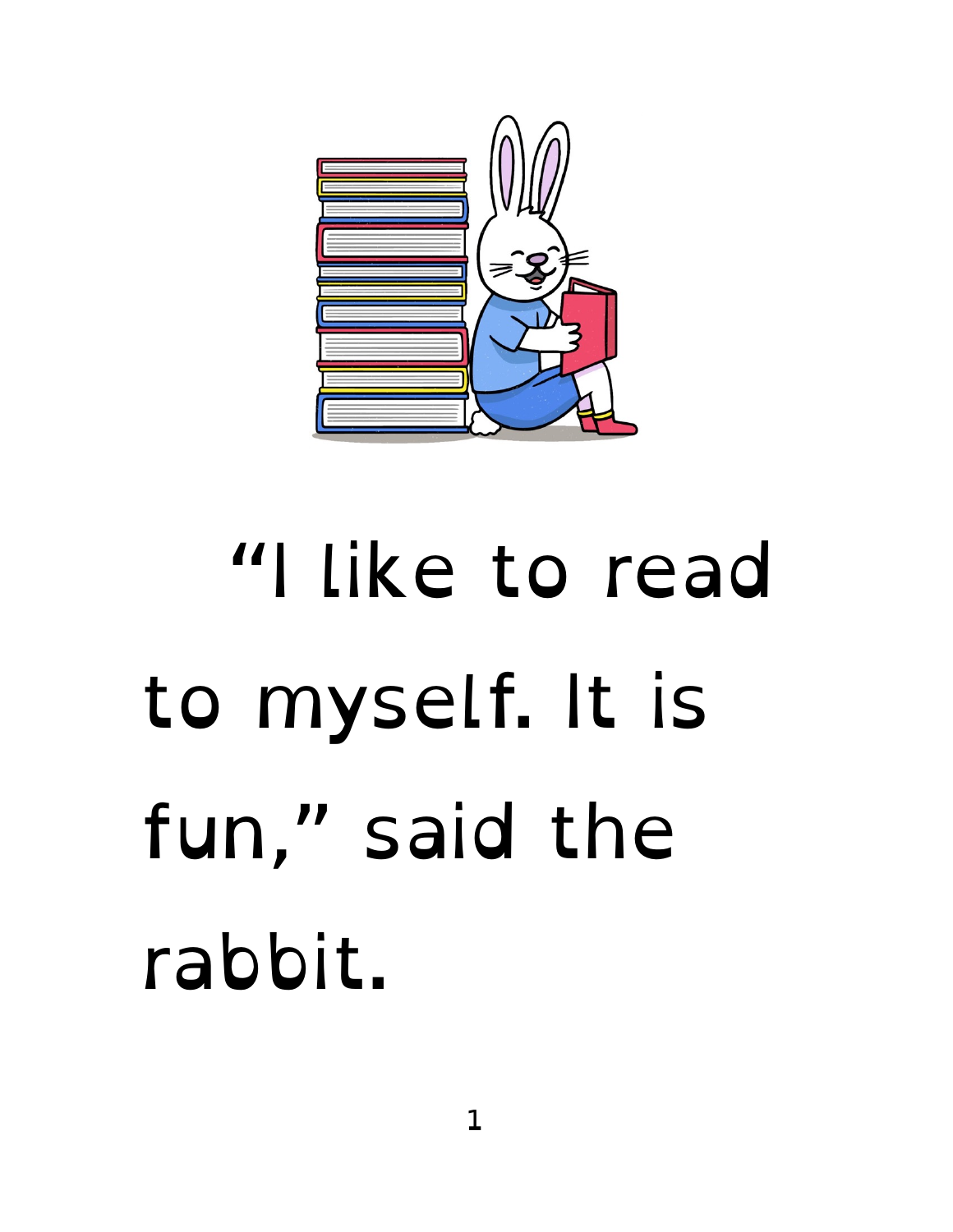

### "I like to read to myself. It is cool," said the monkey.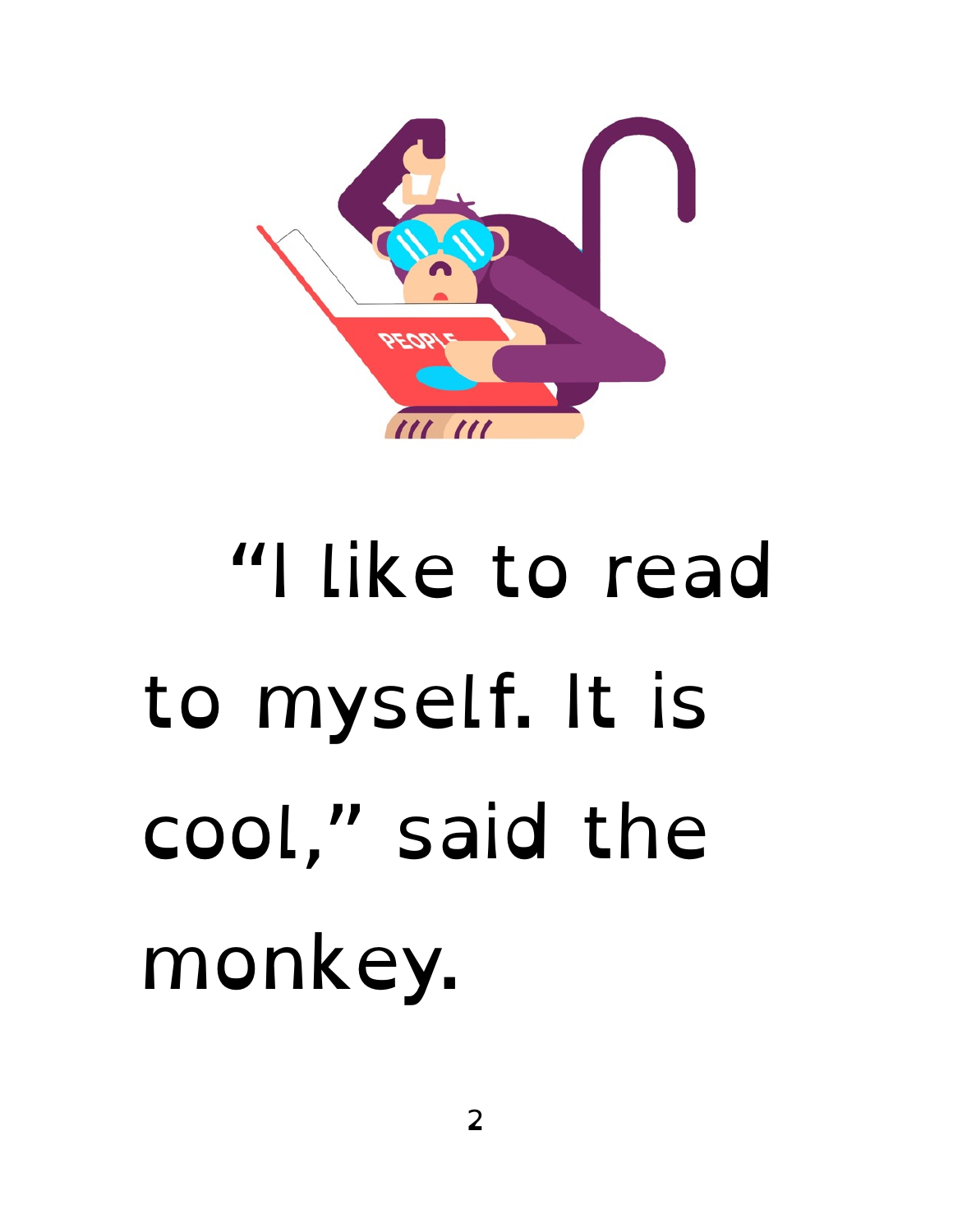

# "I like to read to myself. It is neat," said the tiger.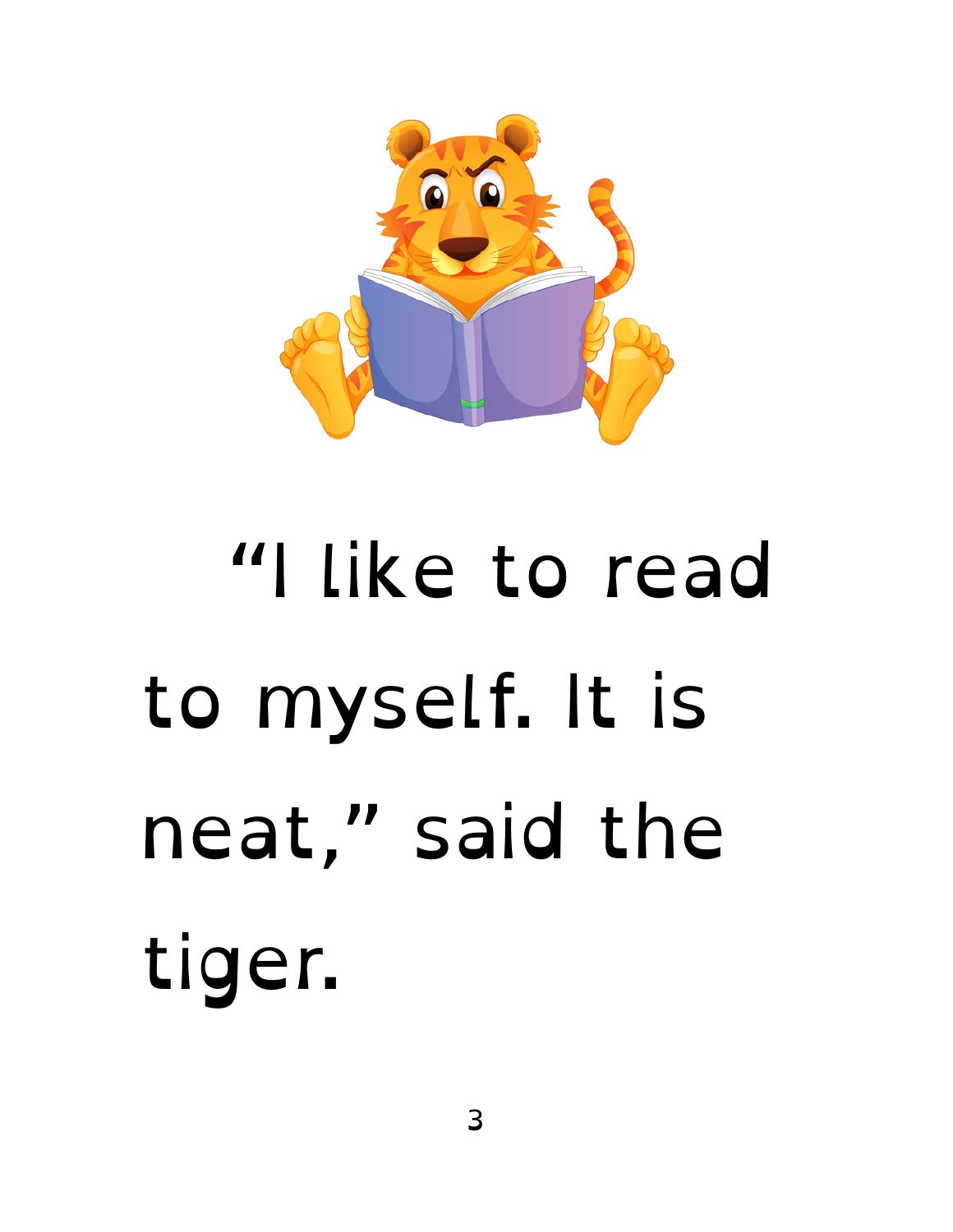

# "I like to read to myself. It is grand," said the dog.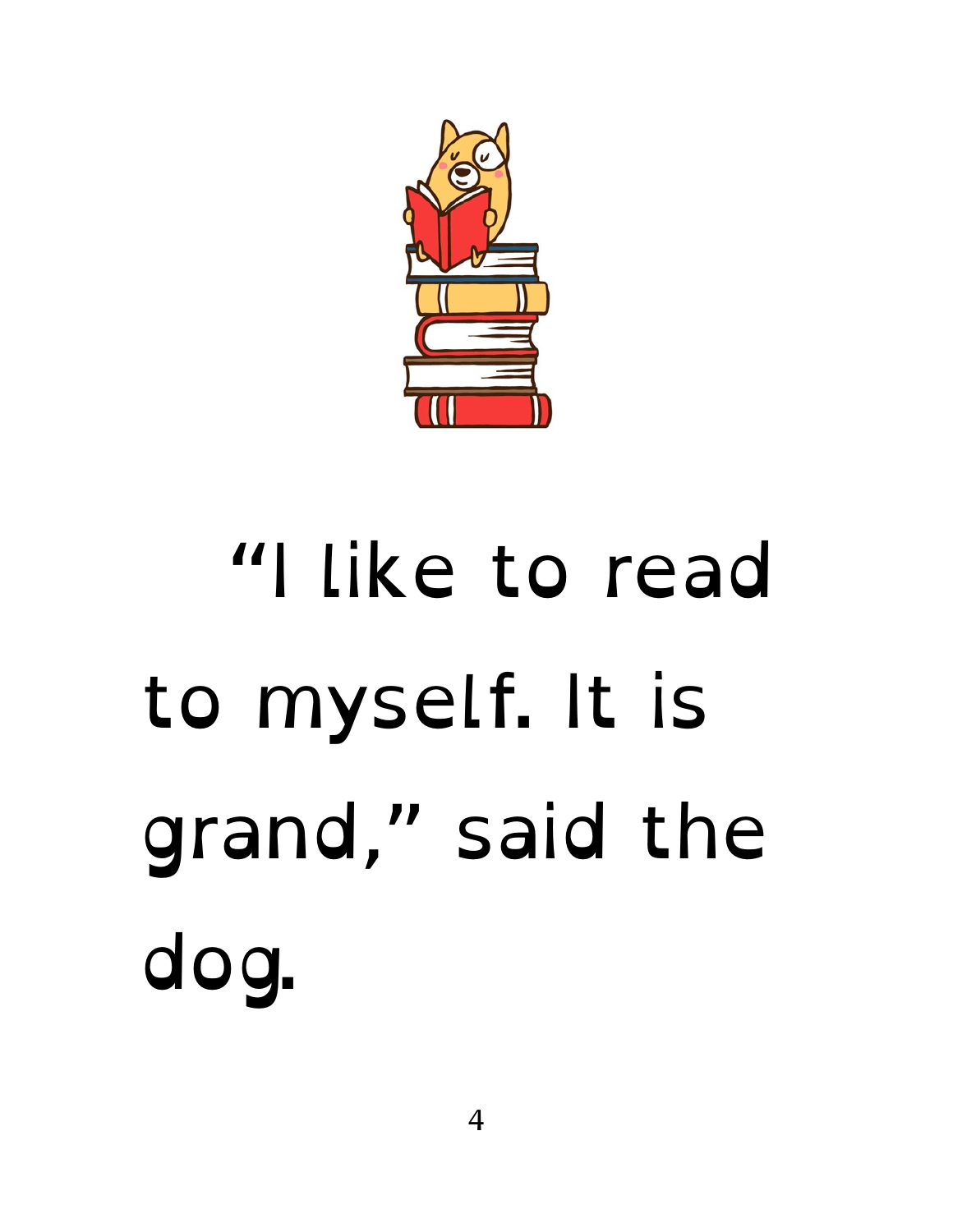

#### "I like to read to myself. It is great," said the owl.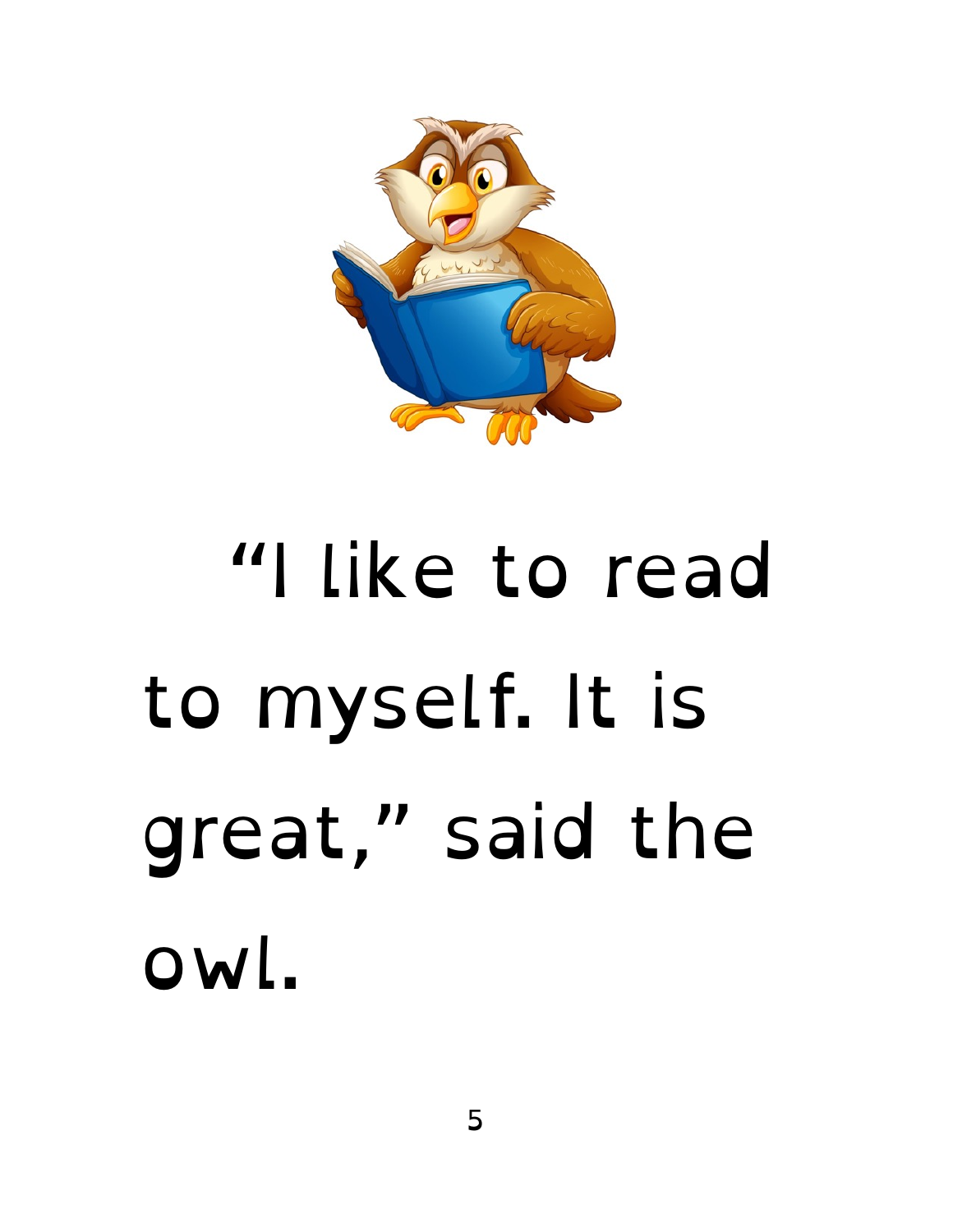

# "I like to read to myself. It is swell," said the dragon.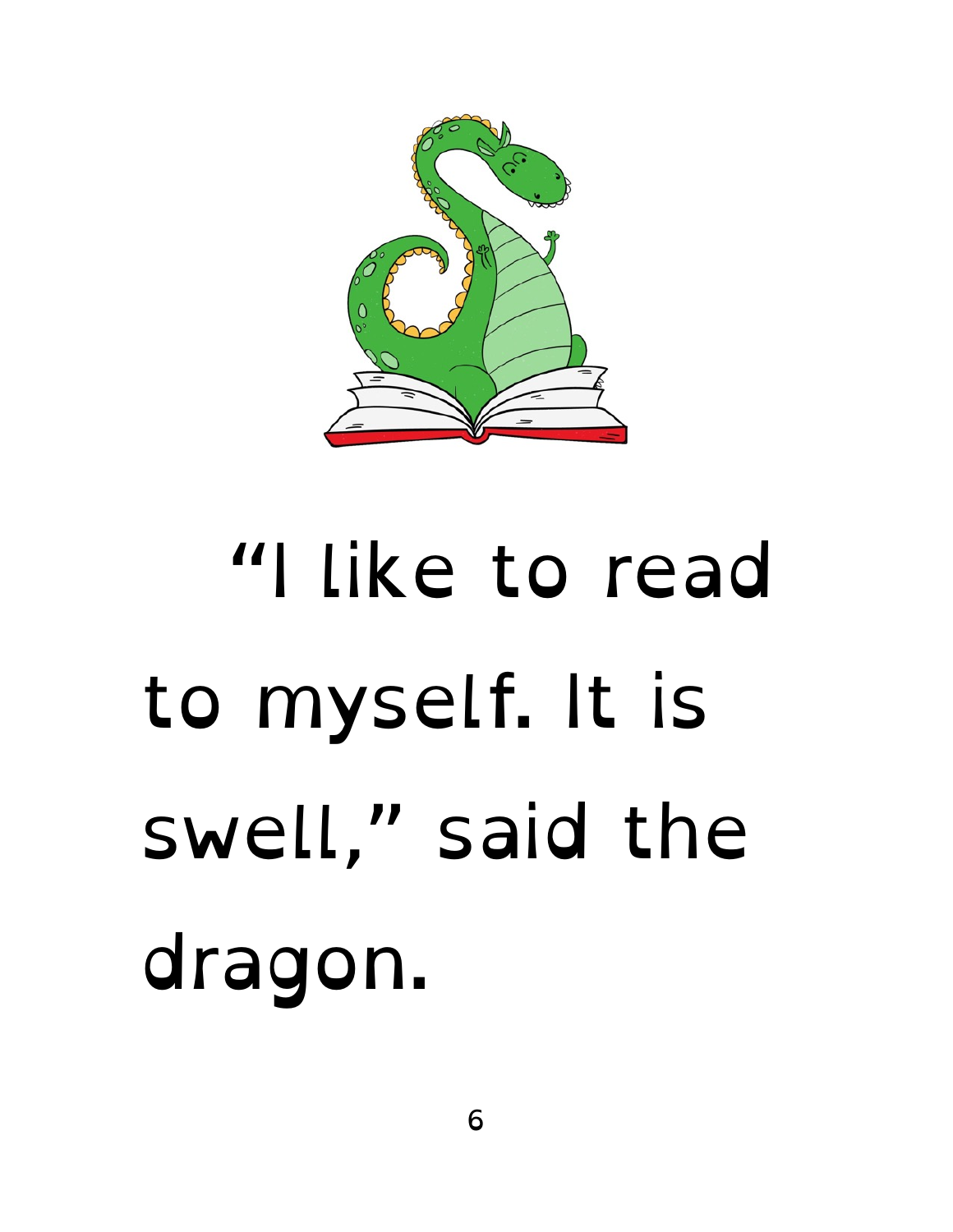

#### "I like to read to myself. It is the best," said the bird.